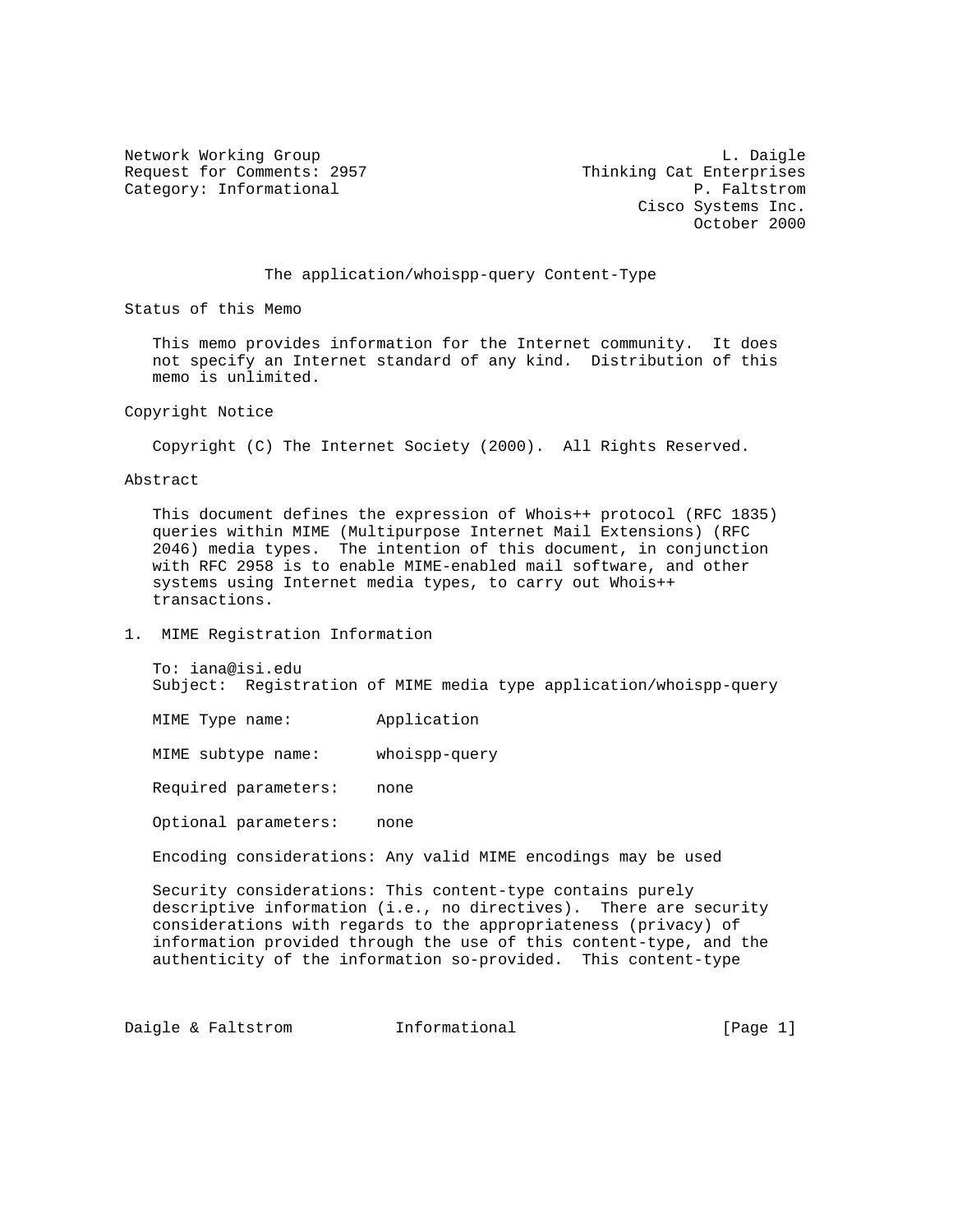provides no native mechanisms for authentication.

Published specification: this document

Person & email address to contact for further information:

 Leslie L. Daigle leslie@thinkingcat.com

Intended usage: common

2. whoispp-query Syntax

 The following grammar, which uses BNF-like notation as defined in [RFC2234] defines the set of acceptable input to a Whois++ server. As such, it describes the expected structure of a whoispp-query media type object.

 N.B.: As outlined in the ABNF definition, rule names and string literals are in the US-ASCII character set, and are case-insensitive.

 whois-command = ( system-command / terms [":" globalcnstrnts] ) nlar and the state of the state of the state of the state of the state of the state of the state of the state o

- system-command = "constraints" / "describe" / "commands" / "polled-by" / "polled-for" / "version" / "list" / "show" [1\*sp bytestring] / "help" [1\*sp bytestring] / "?" [bytestring]
	- terms  $=$  and-expr  $*(\text{''or'' and -expr})$
	- and-expr = not-expr \*("and" not-expr)
	- not-expr = ["not"] (term / ( "(" terms ")" ))
	- term = ( generalterm / specificterm / combinedterm ) localcnstrnts
	- generalterm = bytestring
	- specificterm = specificname "=" bytestring
	- specificname = "handle" / "value" / "template"
	- combinedterm = attributename "=" bytestring
	- globalcnstrnts = globalcnstrnt \*(";" globalcnstrnt)

Daigle & Faltstrom and Informational [Page 2]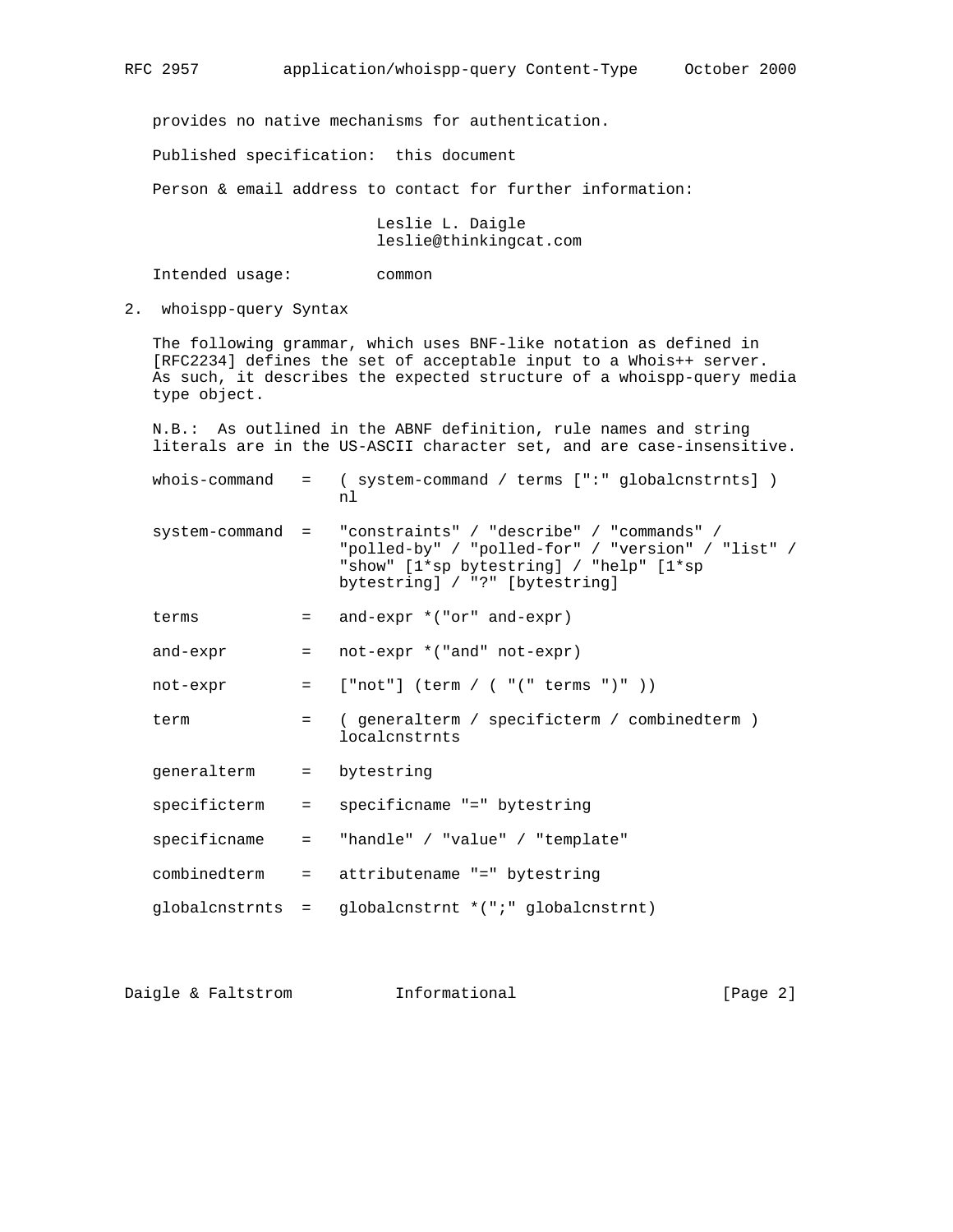- globalcnstrnt = "format" "=" format / "maxfull" "=" 1\*digit / "maxhits" "=" 1\*digit / "case" "=" casevalue / "search" "=" searchvalue / opt-globalcnst
- opt-globalcnst = "authenticate" "=" auth-method / "language" "=" language / "incharset" "=" characterset / "outcharset" "=" characterset / "ignore" "=" attriblist / "include" "=" attriblist
- $localcnstrnts = 0*("i" 'localcnstrnt)$
- localcnstrnt = "case" "=" casevalue / "search" "=" searchvalue

 format = "full" / "abridged" / "handle" / "summary" / "server-to-ask"

auth-method = bytestring

language  $=$  <The language code defined in RFC1766 [ALVE95]>

 characterset = "us-ascii" / "iso-8859-1" / "iso-8859-2" / "iso- 8859-3" / "iso-8859-4" / "iso-8859-5" / "iso- 8859-6" / "iso-8859-7" / "iso-8859-8" / "iso- 8859-9" / "iso-8859-10" / "UNICODE-1-1-UTF-8" / "UNICODE-2-0-UTF-8" "UTF-8"

> ;"UTF-8" is as defined in [RFC2279]. This is ;the character set label that should be used ;for UTF encoded information; the labels ;"UNICODE-2-0-UTF-8" and "UNICODE-1-1-UTF-8" ;are retained primarily for compatibility with ;older Whois++ servers (and as outlined in ;[RFC2279]).

- searchvalue = "exact" / "substring" / "regex" / "fuzzy" / "lstring"
- casevalue = "ignore" / "consider"
- bytestring = 0\*charbyte
- $attributename = 1*attribute$
- attriblist = attributename 0\*("," attributename)
- charbyte  $=$  " $\vee$ " specialbyte / normalbyte
- normalbyte = <%d33-255, except specialbyte>

Daigle & Faltstrom 1nformational [Page 3]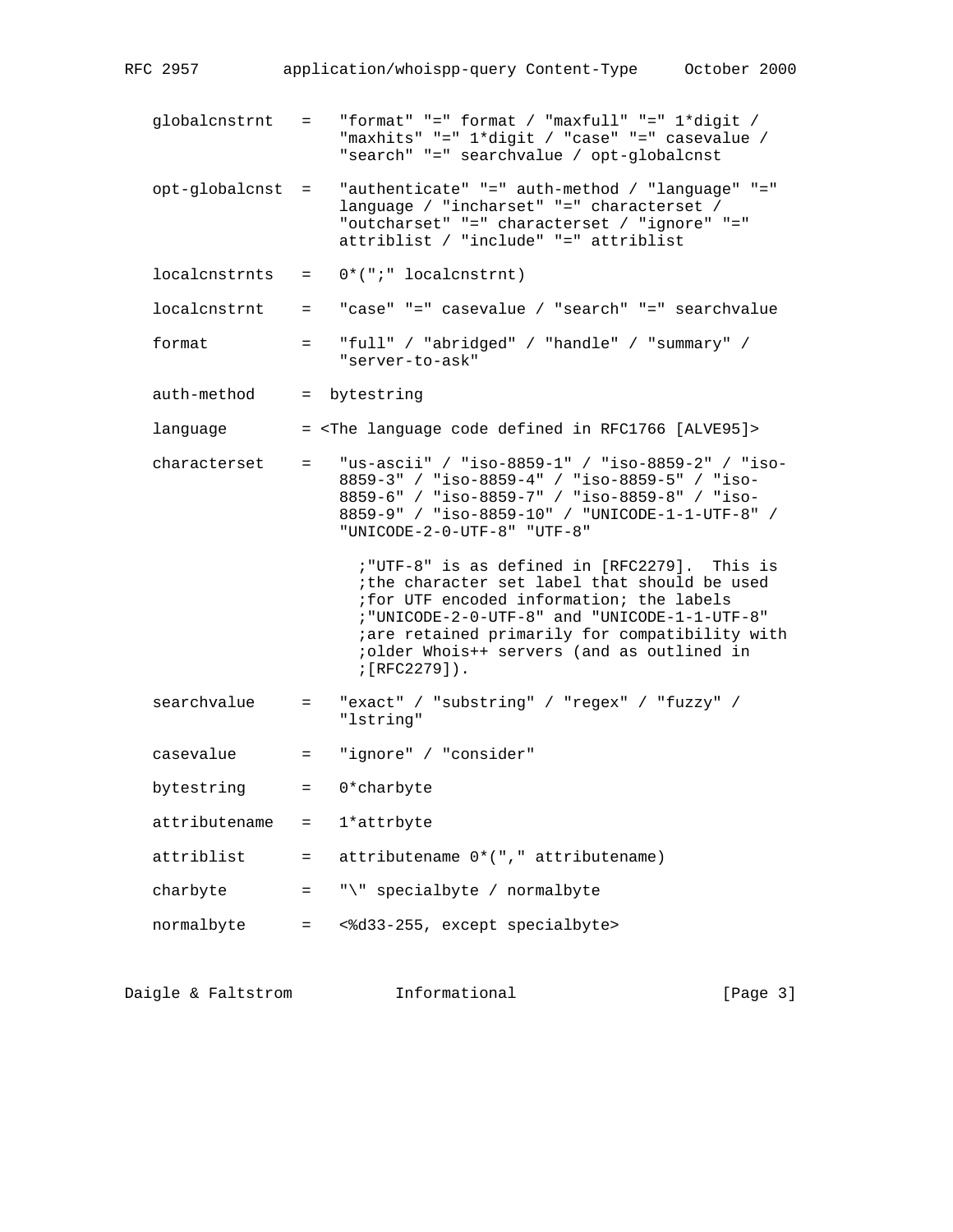| RFC 2957    | application/whoispp-query Content-Type<br>October 2000                                                                                                            |
|-------------|-------------------------------------------------------------------------------------------------------------------------------------------------------------------|
| attrbyte    | <%d33-127 except specialbyte> /<br>$=$<br>"\" <specialbyte except<br="">":" " " tab nl&gt;</specialbyte>                                                          |
| specialbyte | " " / tab / "=" / ", " / ":" / "; " / "\" /<br>$=$<br>"*" / "." / "(" / ")" /<br>$"\;[\;"\; \;/\;"\;]\;"\; \;/\;"\;^{\wedge\;}\;"\; \;/\;$<br>$"$ \$" / "!" / "?" |
| tab<br>sp   | 8d09<br>$=$<br>8d32<br>; space<br>$=$                                                                                                                             |
| digit       | "0" / "1" / "2" / "3" / "4" /<br>$=$<br>"5" / "6" / "7" / "8" /<br>" 9 "                                                                                          |

nl = %d13 %d10 ; CR LF

 NOTE: Blanks that are significant to a query must be escaped. The following characters, when significant to the query, may be preceded and/or followed by a single blank:

 $: i, ( ) = !$ 

3. Security Considerations

Security issues are discussed in section 1.

- 4. References
	- [ALVE95] Alvestrand H., "Tags for the Identification of Languages", RFC 1766, March 1995.
	- [RFC2234] Crocker, D. and P. Overell, "Augmented BNF for Syntax Specifications: ABNF", RFC 2234, November 1997.
	- [RFC2958] Daigle, L. and P. Faltstrom, "The application/whoispp response Content-type", RFC 2958, October 2000.
	- [RFC1835] Deutsch, P., Schoultz, R., Faltstrom, P. and C. Weider, "Architecture of the WHOIS++ service", RFC 1835, August 1995.
	- [RFC2046] Freed, N. and N. Borenstein, "Multipurpose Internet Mail Extensions (MIME) Part Two: Media Types", RFC 2046, November 1996.

Daigle & Faltstrom and Informational [Page 4]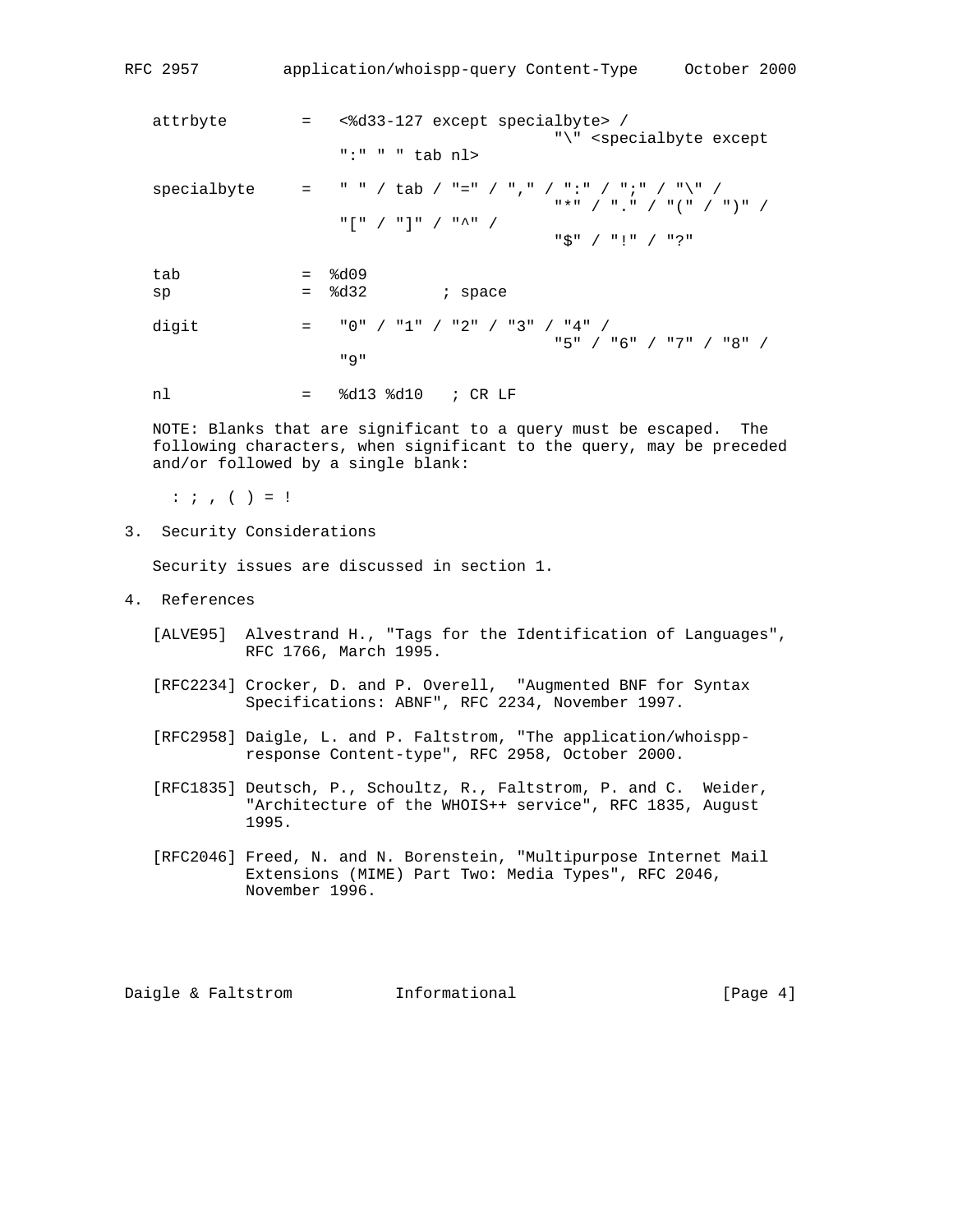- [HARR85] Harrenstein K., Stahl M. and E. Feinler, "NICNAME/WHOIS", RFC 954, October 1985.
- [POST82] Postel J., "Simple Mail Transfer Protocol", STD 10, RFC 821, August 1982.
- [IIIR] Weider C. and P. Deutsch, "A Vision of an Integrated Internet Information Service", RFC 1727, December 1994.
- [WINDX] Weider, C., Fullton, J. and S. Spero, "Architecture of the Whois++ Index Service", RFC 1913, February 1996.
- [RFC2279] Yergeau F., " UTF-8, a transformation format of ISO 10646", RFC 2279, January 1998.
- 5. Authors' Addresses

 Leslie L. Daigle Thinking Cat Enterprises

Email: leslie@thinkingcat.com

 Patrik Faltstrom Cisco Systems Inc 170 W Tasman Drive SJ-13/2 San Jose CA 95134 USA

 EMail: paf@cisco.com URL: http://www.cisco.com